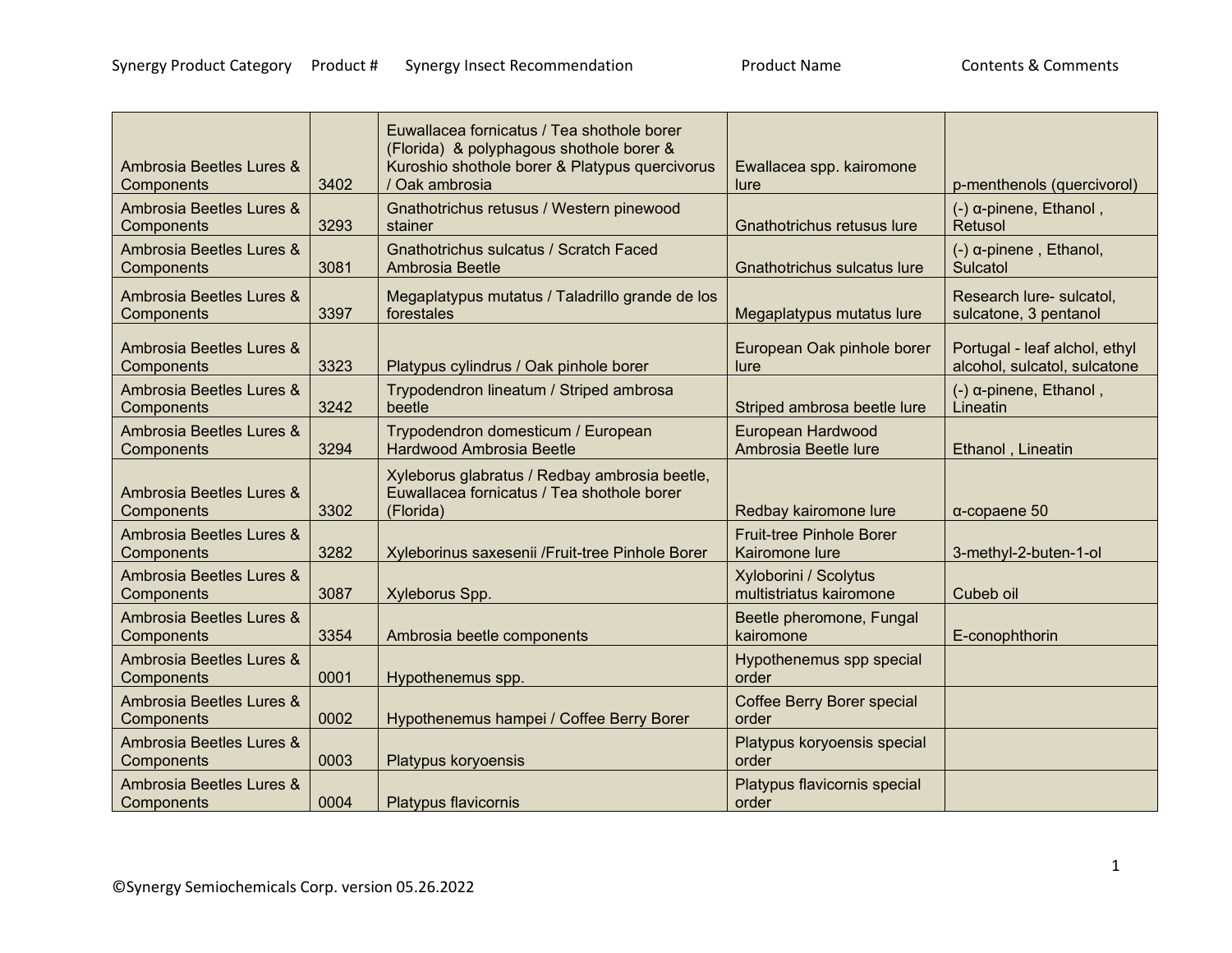| Ambrosia Beetles Lures &<br>Components | 0005 | Xylosandrus crassiusculus / Granulate<br>ambrosia beetle | Granulate ambrosia beetle<br>lure                                             | ethanol, HR conophthorin                                |
|----------------------------------------|------|----------------------------------------------------------|-------------------------------------------------------------------------------|---------------------------------------------------------|
| Ambrosia Beetles Lures &<br>Components | 0006 | Xylosandrus germanus / Black timber bark<br>beetle       | <b>Black timber bark beetle</b><br>special order                              |                                                         |
| Ambrosia Beetles Lures &<br>Components | 3483 | Euwallacea species                                       | repellent, piperitone                                                         | Piperitone                                              |
| <b>Bark Beetle Lures</b>               | 3150 | Dendroctonus adjunctus / Roundheaded pine<br>beetle      | Round headed pine beetle<br>lure                                              | (+) α-pinene, Frontalin                                 |
| <b>Bark Beetle Lures</b>               | 3144 | Dendroctonus brevicomis / Western pine beetle            | Western pine beetle lure,<br>location specific                                | Exo-brevicomin, Frontalin,<br>Myrcene                   |
| <b>Bark Beetle Lures</b>               | 3151 | Dendroctonus barbari / Southwestern pine<br>beetle       | Southwestern pine beetle<br>lure, AZ, NM and Mexico                           | $(+)$ $\alpha$ -pinene, Exo-<br>brevicomin, Frontalin   |
| <b>Bark Beetle Lures</b>               | 3149 | Dryocoetes confusus / Western balsam bark<br>beetle lure | Western balsam bark beetle<br>lure                                            | Exo-brevicomin: Endo-<br>brevicomin, 9:2 blend          |
| <b>Bark Beetle Lures</b>               | 3079 | Dendroctonus frontalis / Southern pine beetle            | Southern pine beetle combo<br>lure                                            | Frontalin, terpenes                                     |
| <b>Bark Beetle Lures</b>               | 3093 | Dendroctonus ponderosae / Mountain pine<br>beetle        | Mountain pine beetle lure,<br>Myrcene & Terpinolene,<br>California blend only | Exo-brevicomin, Myrcene &<br>Terpinolene, transverbenol |
| <b>Bark Beetle Lures</b>               | 3124 | Dendroctonus ponderosae / Mountain pine<br>beetle        | Mountain pine beetle lure,<br>Myrcene, historic lure, male<br>bias            | Exo-brevicomin myrcene,<br>transverbenol                |
| <b>Bark Beetle Lures</b>               | 3125 | Dendroctonus ponderosae / Mountain pine<br>beetle        | Mountain pine beetle lure,<br>Terpinolene, Recommended<br>lure                | Exo-brevicomin,<br>Terpinolene, Transverbenol           |
| <b>Bark Beetle Lures</b>               | 3187 | Dendroctonus pseudotsugae / Douglas-fir<br>beetle        | Douglas-fir beetle lure,<br>standard enhanced lure                            | Douglas Fir Kairomone,<br>Frontalin, Ethanol, Seudenol  |
| <b>Bark Beetle Lures</b>               | 3233 | Dendroctonus rhizophagus                                 | Dendroctonus rhizophagus<br>lure                                              | $\alpha + \beta$ pinene, 3-carene                       |
| <b>Bark Beetle Lures</b>               | 3123 | Dendroctonus rufipennis / Spruce beetle                  | Spruce beetle lure, standard<br>enhanced lure for Rocky<br><b>Mountains</b>   | Spruce terpenes, Frontalin,<br><b>MCOL</b>              |
| <b>Bark Beetle Lures</b>               | 3289 | Dendroctonus rufipennis / Spruce beetle                  | Spruce Beetle Lure, Atlantic                                                  | Frontalin, seudenol, spruce<br>terpenes                 |
| <b>Bark Beetle Lures</b>               | 3410 | Dendroctonus simplex                                     | Eastern larch beetle                                                          | (-) α-pinene, Seudenol                                  |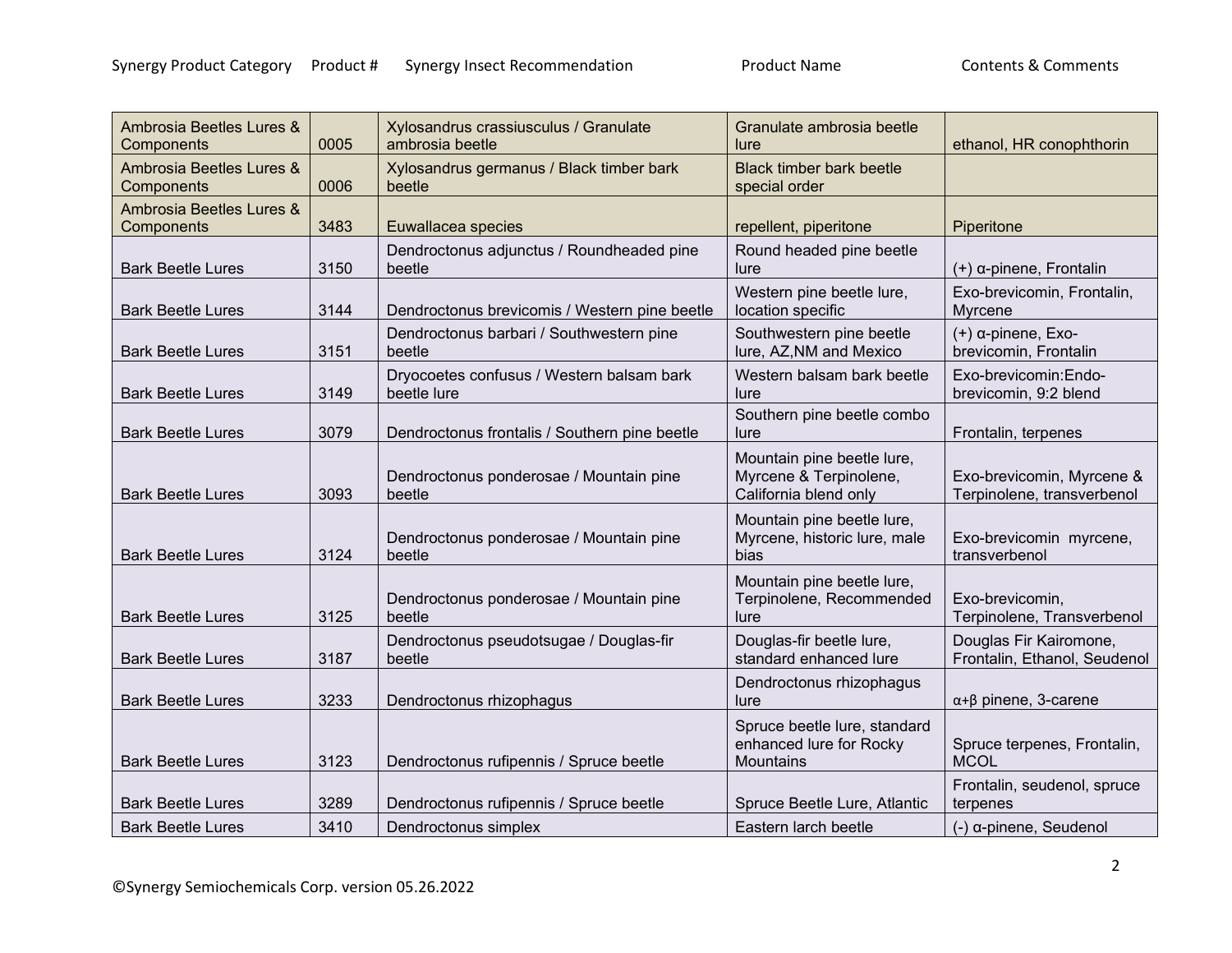| <b>Bark Beetle Lures</b> | 3169 | Dendroctonus valens / Red turpentine beetle                                   | Red turpentine beetle combo<br>lure                                               | 3-carene, Frontalin                                                               |
|--------------------------|------|-------------------------------------------------------------------------------|-----------------------------------------------------------------------------------|-----------------------------------------------------------------------------------|
| <b>Bark Beetle Lures</b> | 3443 | Hylurgopinus rufipes / Elm bark beetle/Scolytus<br>scolytus, S. Multistriatus | Elm bark beetle lure                                                              | multistriatins, methyl<br>heptanols, cubeb<br>sesquiterpenes, hexanol,<br>hexanal |
| <b>Bark Beetle Lures</b> | 3342 | Ips typographus European Spruce Bark Beetle                                   | Exotic bark beetle /<br>Quarantine lure                                           | 2-methy-3-buten-2-ol, cis-<br>verbenol, Ipsedienol                                |
| <b>Bark Beetle Lures</b> | 3234 | Ips Spp. Lure, Ips leconti                                                    | Ips Spp. lure                                                                     | Ipsdienol, Ipsenol,<br>Lanierone                                                  |
| <b>Bark Beetle Lures</b> | 3309 | Ips grandicolis                                                               | Ips grandicolis lure                                                              | Cis-verbenol, Ipsenol                                                             |
| <b>Bark Beetle Lures</b> | 3386 | Ips pini - California                                                         | Ips pini - California lure                                                        | R (-) Ipsdienol                                                                   |
| <b>Bark Beetle Lures</b> | 3235 | Ips Calligraphus                                                              | Ips Calligraphus lure                                                             | Cis-verbenol, Ipsdienol                                                           |
| <b>Bark Beetle Lures</b> | 3337 | Ips paraconfusus / California 5 spined ips & Ips<br>confusus / Pinyon Ips     | Ips paraconfusus / California<br>5 spined ips & lps confusus /<br>Pinyon Ips lure | Cis-verbenol, $S (+)$<br>Ipsdienol, Ipsenol                                       |
| <b>Bark Beetle Lures</b> | 3131 | Ips pertubatus / Northern spruce engraver<br>beetle                           | Northern spruce engraver<br>beetle 3-component lure                               | Cis- verbenol, Ipsdienol,<br>Ipsenol                                              |
| <b>Bark Beetle Lures</b> | 3075 | Ips pini and other Ips spp. / Pine engraver<br>beetle/ (location specific)    | Ips pini lure                                                                     | Ipsdienol (racemic),<br>Lanierone                                                 |
| <b>Bark Beetle Lures</b> | 3433 | Ips sexdentatus / Six-toothed bark beetle                                     | Six-toothed bark beetle<br>combo lure                                             | Ipsdienol, Ipsenol, cis-<br>verbenol                                              |
| <b>Bark Beetle Lures</b> | 3405 | Pine shoot beetle lure (Tomicus piniperda)                                    | Pine shoot beetle lure                                                            | $(-)$ $\alpha$ -pinene, trans-verbenol<br>& myrtenol                              |
| <b>Bark Beetle Lures</b> | 0007 | Orthotomicus erosus / Mediterranian Engraver                                  | Mediterranian engraver lure                                                       | $(+)$ $\alpha$ -pinene, $(-)$ ipsdienol,<br>cis-verbenol, ipsenol                 |
| <b>Bark Beetle Lures</b> | 3164 | Scolytus schevyrewi / Banded elm bark beetle                                  | Banded elm bark beetle lure                                                       | 2-methyl-3-buten-2-ol                                                             |
| <b>Bark Beetle Lures</b> | 0008 | Pityogenes chalcographus / Six toothed spruce<br>beetle/                      | Six toothed spruce beetle<br>lure                                                 |                                                                                   |
| <b>Bark Beetle Lures</b> | 3437 | Scolytus ventralis (Fir Engraver), Abies<br>lasiocarpa                        | Fir Engraver Kairomone lure                                                       | terpene blend                                                                     |
| <b>Tree Baits</b>        | 3063 | Dendroctonus brevicomis / Western pine beetle                                 | Western pine beetle tree bait                                                     | Exo-brevicomin, frontalin                                                         |
| <b>Tree Baits</b>        | 3122 | Dendroctonus ponderosae / Mountain pine<br>beetle                             | Mountain pine beetle tree<br>bait                                                 | Exo-brevicomin, Trans-<br>verbenol                                                |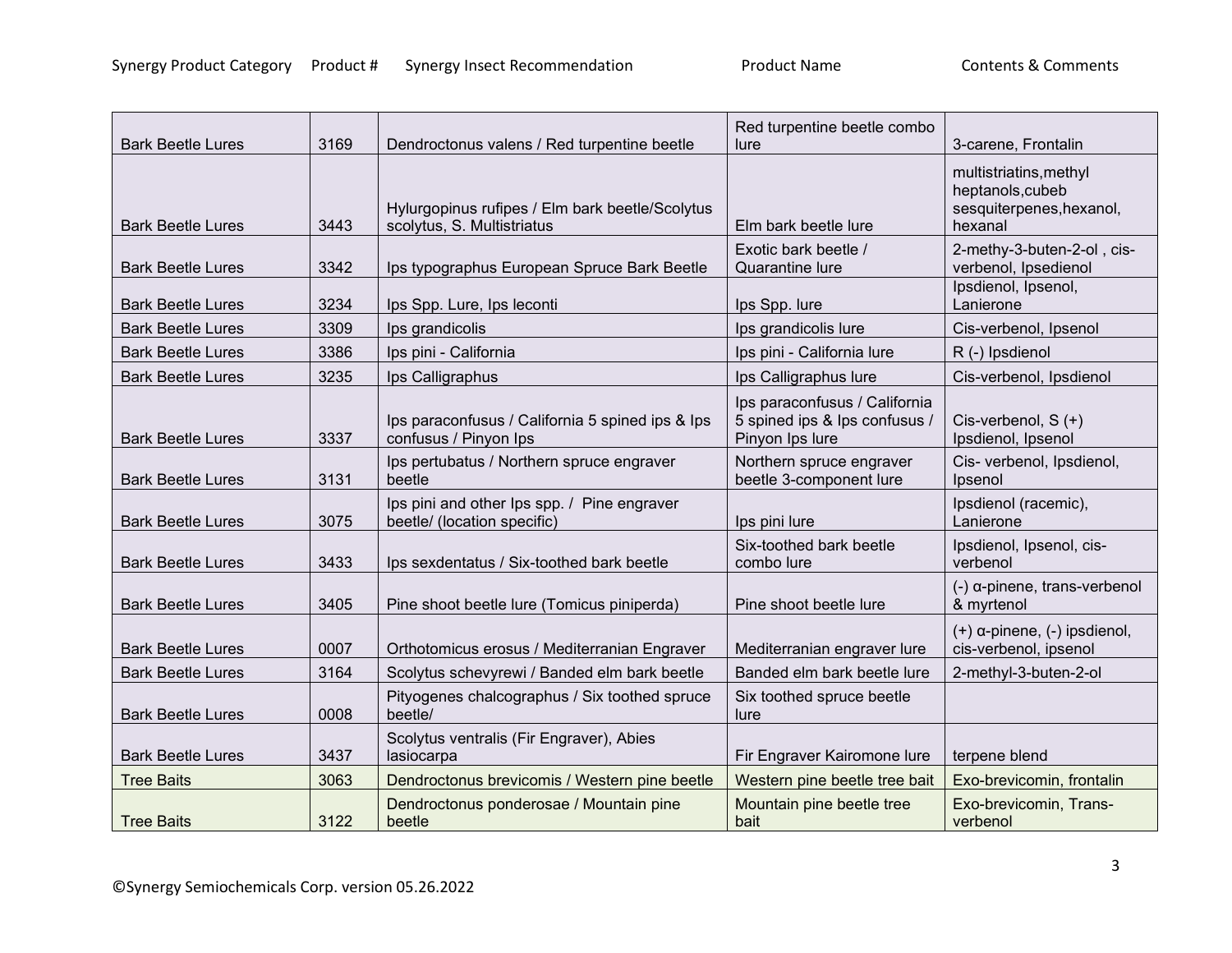|                   |      | D. pseudotsugae, D. rufipennis / Douglas-fir,                                              | Spruce beetle/Douglas-fir                                           |                                                                     |
|-------------------|------|--------------------------------------------------------------------------------------------|---------------------------------------------------------------------|---------------------------------------------------------------------|
| <b>Tree Baits</b> | 3300 | Spruce beetle                                                                              | beetle tree bait                                                    | Frontalin                                                           |
| Repellents        | 3413 | Dendroctonus ponderosae / Mountain pine<br>beetle                                          | <b>Synergy Shield Verbenone</b><br>Pouch discontinued (USA<br>only) |                                                                     |
| Repellents        | 3562 | Dendroctonus ponderosae / Mountain pine<br>beetle                                          | <b>Synergy Shield New</b><br>Verbenone Pouch (USA<br>only)          | 5.88 gm                                                             |
| Repellents        | 3414 | Dendroctonus ponderosae / Mountain pine<br>beetle                                          | Synergy Shield Vebenone<br>Bubble (USA only)                        |                                                                     |
| Repellents        | 3071 | Dendroctonus pseudotsugae / Douglas-fir<br>beetle, Dendroctonus rufipennis / Spruce Beetle | <b>Synergy Shield MCH Double</b><br>Bubble 1000 mg                  |                                                                     |
| Repellents        | 3311 | Dendroctonus pseudotsugae / Douglas-fir<br>beetle, Dendroctonus rufipennis / Spruce Beetle | Synergy Shield MCH single<br>bubble 500 mg (USA only)               |                                                                     |
| <b>Buprestids</b> | 3136 | Agrilus planipennis / Emerald ash borer                                                    | <b>Emerald ash borer Leaf</b><br>alcohol kairomone Lure             |                                                                     |
| <b>Buprestids</b> | 3465 | Agrilus planipennis / Emerald ash borer                                                    | Cucujolide VIII pheromone<br>lure                                   | Call for availability                                               |
| <b>Buprestids</b> | 3029 | Brupretis lyrata / pink-faced jewel beetle                                                 | Pink-faced jewel beetle<br><b>Kairomone lure</b>                    | Verbenone                                                           |
| Cerambycids       | 3432 | Anoplophora glabripennis / Asian longhorned<br>beetle lure                                 | Asian longhorned beetle<br>combo lure                               | ALB alcohol, ALB aldehyde,<br><b>ALB Kairomone</b>                  |
| Cerambycids       | 3557 | Anaplophora chinesis / Citrus longhorn beetle                                              | Citrus longhorn beetle lure                                         | CLB alcohol                                                         |
| Cerambycids       | 3290 | Monochamus                                                                                 | Monochamus basic lure                                               | $(-)$ $\alpha$ -pinene, Ethanol,<br>Monochamol                      |
| Cerambycids       | 3280 | Monochamus                                                                                 | Monochamus lite combo lure                                          | $(-)$ a-pinene, Ethanol,<br>Ipsenol, monochamol                     |
| Cerambycids       | 3053 | Monochamus                                                                                 | Monochamus combo lure                                               | α-pinene, Ipsenol, Ipsdienol,<br>Monochamol, Ethanol                |
| Cerambycids       | 3292 | Monochamus. Xylotrechus / Sawyer and Zebra<br><b>Beetle lure</b>                           | Sawyer and Zebra beetle<br>combo lure                               | $(-)$ α-pinene, C6 mixed<br>ketols, Ethanol, Ipsenol,<br>Monochamol |
| Cerambycids       | 3054 | Spondylindinae                                                                             | Spondylidinae combo lure                                            |                                                                     |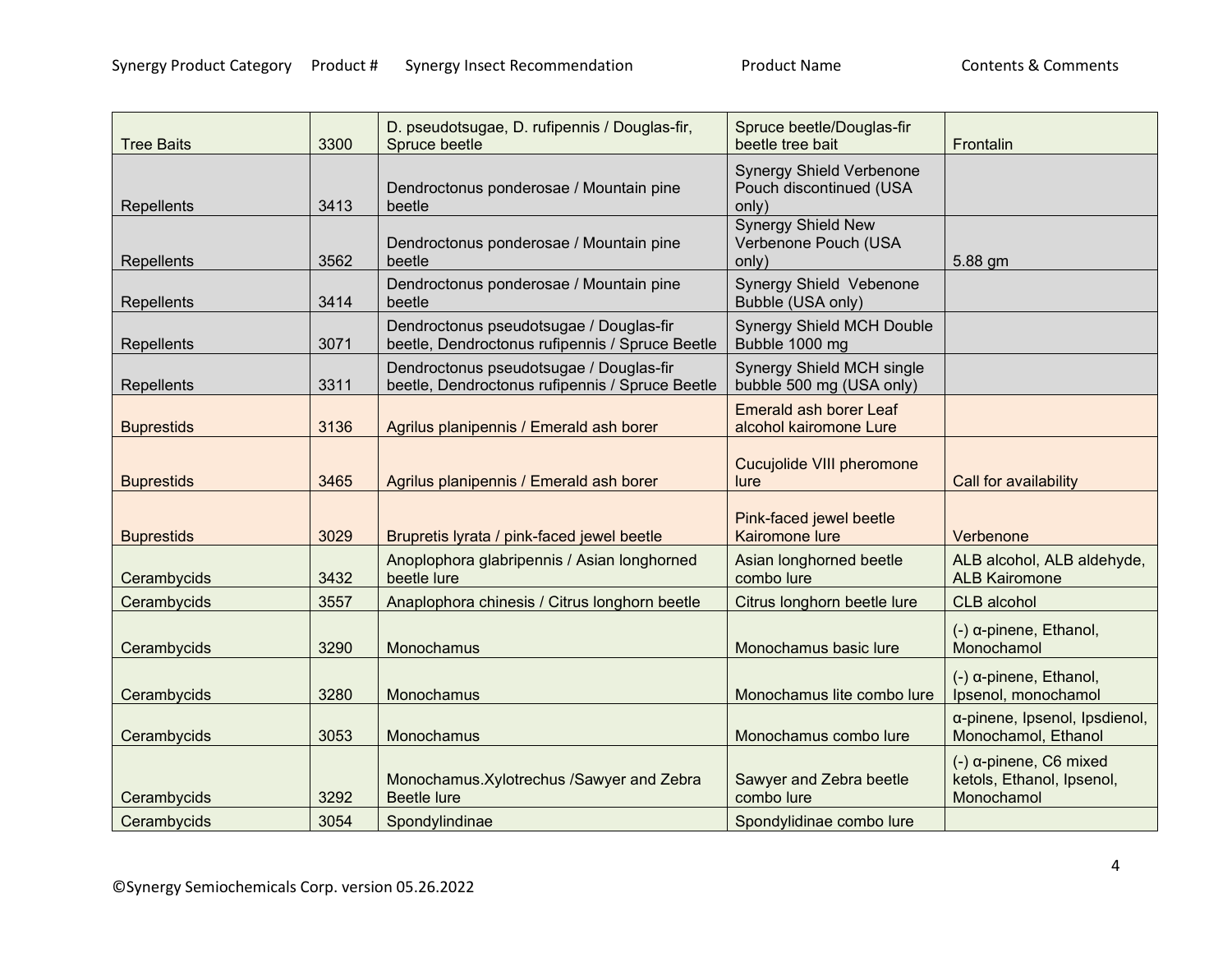| Cerambycids | 3368 | Tetropium fuscum /Brown spruce longhorn<br>beetle | <b>Brown Spruce Longhorned</b><br><b>Beetle Lure</b> |                                                                |
|-------------|------|---------------------------------------------------|------------------------------------------------------|----------------------------------------------------------------|
| Cerambycids | 3002 | Cerambycid components                             | 3-hydroxy-2-Hexanone<br>bubble (C6 Ketol)            |                                                                |
| Cerambycids | 3005 | Cerambycid components                             | Monochamol bubble                                    |                                                                |
| Cerambycids | 3009 | Cerambycid components                             | 3-hydroxy-2-Octanone<br>bubble (C8 ketol)            |                                                                |
| Cerambycids | 3029 | Cerambycid components                             | Verbenone bubble (-)                                 |                                                                |
| Cerambycids | 3043 | Cerambycid components                             | C6 (mixed) ketols pouch                              |                                                                |
| Cerambycids | 3244 | Cerambycid components                             | Fuscumol acetate mini<br>bubble                      |                                                                |
| Cerambycids | 3246 | Cerambycid components                             | C6 diol (racemic mix) bubble                         |                                                                |
| Cerambycids | 3257 | Cerambycid components                             | Anti C6 diols (2S, 3R; 2R, 3S)<br>bubble             |                                                                |
| Cerambycids | 3249 | Cerambycid components                             | <b>Fuscumol bubble</b>                               |                                                                |
| Cerambycids | 3291 | Cerambycid components                             | ± 2-methylbutan-1-ol bubble                          |                                                                |
| Cerambycids | 3240 | Cerambycid components                             | ALB alcohol                                          |                                                                |
| Cerambycids | 3211 | Cerambycid components                             | ALB aldehyde                                         |                                                                |
| Cerambycids | 3557 | Anaplophora chinesis                              | <b>CLB</b> alcohol                                   |                                                                |
| Cerambycids | 3558 | Cerambycid components                             | <b>ALB Pheromone Reload</b>                          | ALB alcohol, ALB aldehyde                                      |
|             |      |                                                   |                                                      |                                                                |
| Components  | 3082 |                                                   | 3-Carene polybottle                                  |                                                                |
| Components  | 3140 |                                                   | 3-Carene CT                                          |                                                                |
| Components  | 3141 |                                                   | 3-Carene UHR 200ml                                   |                                                                |
| Components  | 3229 |                                                   | $\alpha$ & $\beta$ pinene UHR                        | 200 ml turpentine                                              |
| Components  | 3189 |                                                   | $\alpha$ & $\beta$ pinene UHR                        | 200 ml Sirex blend 70:30 S<br>(+) 75 $\alpha$ pinene: β pinene |
| Components  | 3091 |                                                   | $\alpha$ -Pinene polybottle, $(+)$                   |                                                                |
| Components  | 3153 |                                                   | $\alpha$ -Pinene polybottle, (-)                     |                                                                |
| Components  | 3167 |                                                   | $\alpha$ -Pinene 1.8mL CT, (-)                       |                                                                |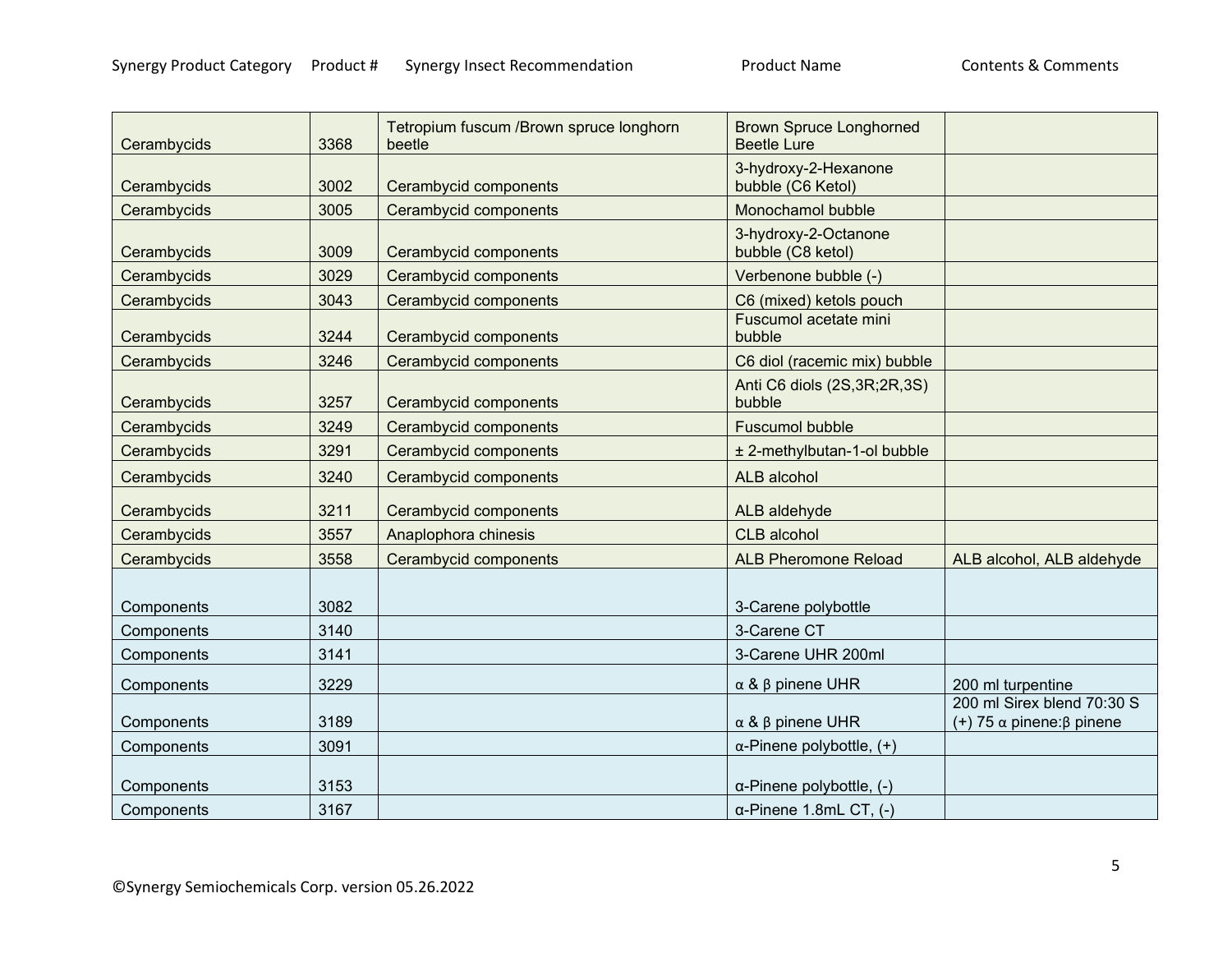| Components | 3099 | $\alpha$ -Pinene (+) 1.8mL CT        |           |
|------------|------|--------------------------------------|-----------|
| Components | 3069 | $\alpha$ -Pinene UHR, (-)            |           |
|            |      |                                      |           |
| Components | 3258 | $\beta$ -pinene 1.8 ml CT            |           |
| Components | 3378 | β-pinene polybottle                  |           |
| Components | 3197 | Caryophyllene double<br>bubble       |           |
| Components | 3216 | Chalcogran CT                        |           |
| Components | 3330 | Cis-verbenol bubble                  |           |
| Components | 3354 | Conophthorin low release             | 100 ul CT |
| Components | 3427 | Conophthorin high release            | 250 ul CT |
| Components | 3188 | endo-Brevicomin flexlure             |           |
| Components | 3088 | endo-Brevicomin CT, low<br>load      |           |
| Components | 3148 | endo-Brevicomin CT                   |           |
| Components | 3166 | Englemann spruce blend<br>polybottle |           |
| Components | 3344 | Ethanol, low release                 |           |
| Components | 3366 | <b>Ethanol UHR</b>                   |           |
| Components | 3171 | exo-Brevicomin CT, low load          |           |
| Components | 3138 | exo-Brevicomin CT                    |           |
| Components | 3157 | exo-Brevicomin flexlure              |           |
| Components | 3065 | Frontalin CT                         |           |
| Components | 3168 | Frontalin flexlure                   |           |
| Components | 3154 | Ipsenol bubble                       |           |
| Components | 3155 | Ipsdienol bubble                     |           |
| Components | 3385 | R-(-)-Ipsdienol bubble               |           |
| Components | 3331 | S-(+)-Ipsdienol                      |           |
| Components | 3333 | Ipsdienol mini bubble                |           |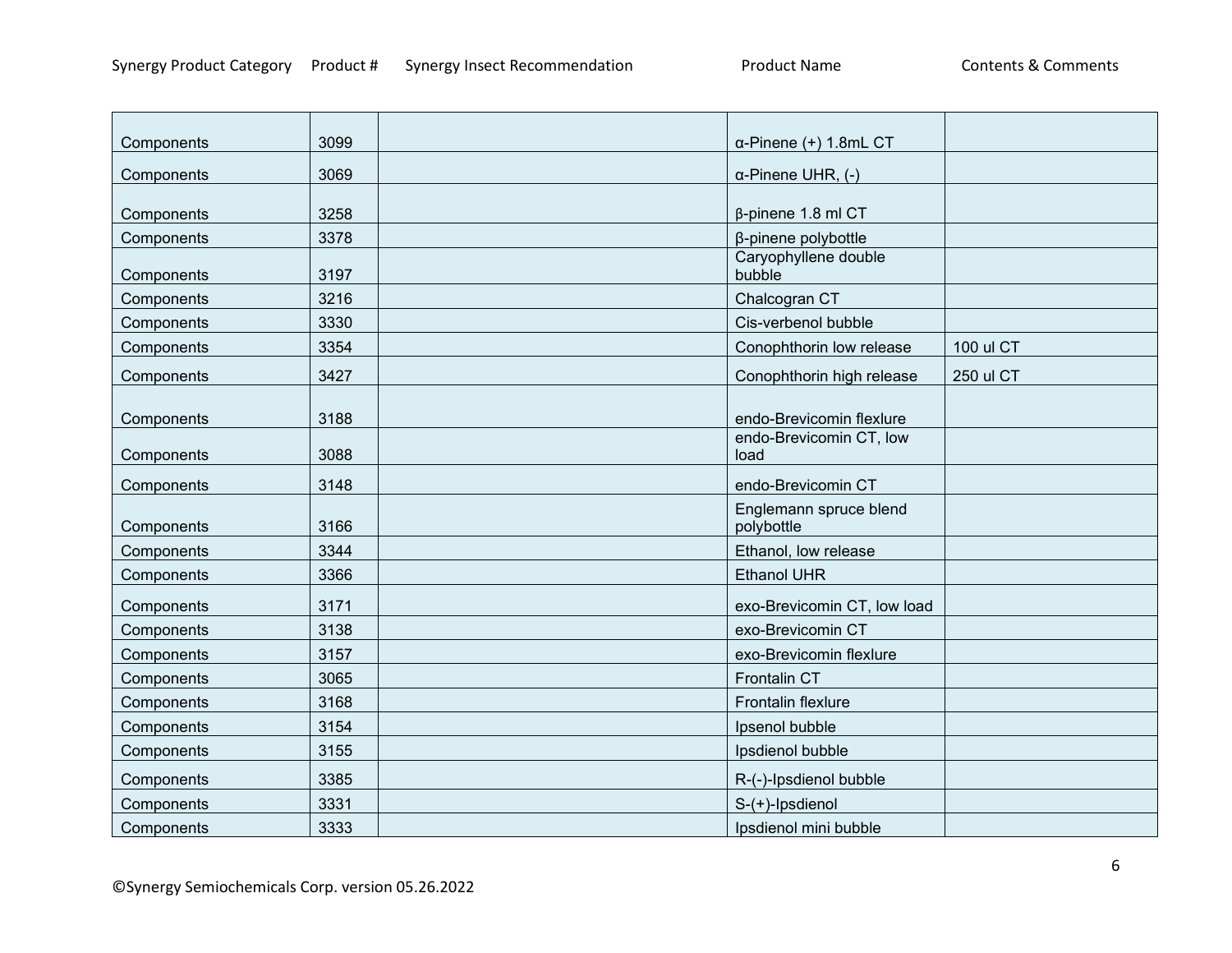| Components | 3056 | Lanierone bubble                             |                                                                |
|------------|------|----------------------------------------------|----------------------------------------------------------------|
| Components | 3146 | Lodgepole pine blend<br>polybottle           |                                                                |
| Components | 3408 | Lineatin flexlure                            |                                                                |
| Components | 3247 | <b>MCOL Bubble</b>                           |                                                                |
| Components | 3142 | Myrcene polybottle                           |                                                                |
| Components | 3172 | Myrcene & Terpinolene<br>polybottle          |                                                                |
| Components | 3027 | <b>Myrtenol Bubble</b>                       |                                                                |
| Components | 3217 | Nonanal bubble                               |                                                                |
| Components | 3307 | Pityol vittatol bubble                       |                                                                |
| Components | 3370 | cis/trans Pityol bubble                      |                                                                |
| Components | 3340 | trans Pityol bubble                          |                                                                |
| Components | 3260 | Retusol bubble                               |                                                                |
| Components | 3135 | Sirex blend polybottle                       |                                                                |
| Components | 3006 | Seudenol bubble                              |                                                                |
| Components | 3130 | Sulcatol bubble                              |                                                                |
| Components | 3077 | Southern pine beetle blend<br><b>UHR 120</b> | 120 ml Sirex blend 70:30 S<br>(+) 75 $\alpha$ pinene: β pinene |
| Components | 3143 | Terpinolene polybottle                       |                                                                |
| Components | 3407 | Trans-verbenol myrtenol<br>bubble            |                                                                |
| Components | 3156 | trans-Verbenol bubble                        |                                                                |
|            |      |                                              |                                                                |
| Components | 3317 | Turpentine bottle S(-)                       |                                                                |
| Components | 3119 | Verbenone (+) bubble                         |                                                                |
| Components | 0009 | Vittatol                                     |                                                                |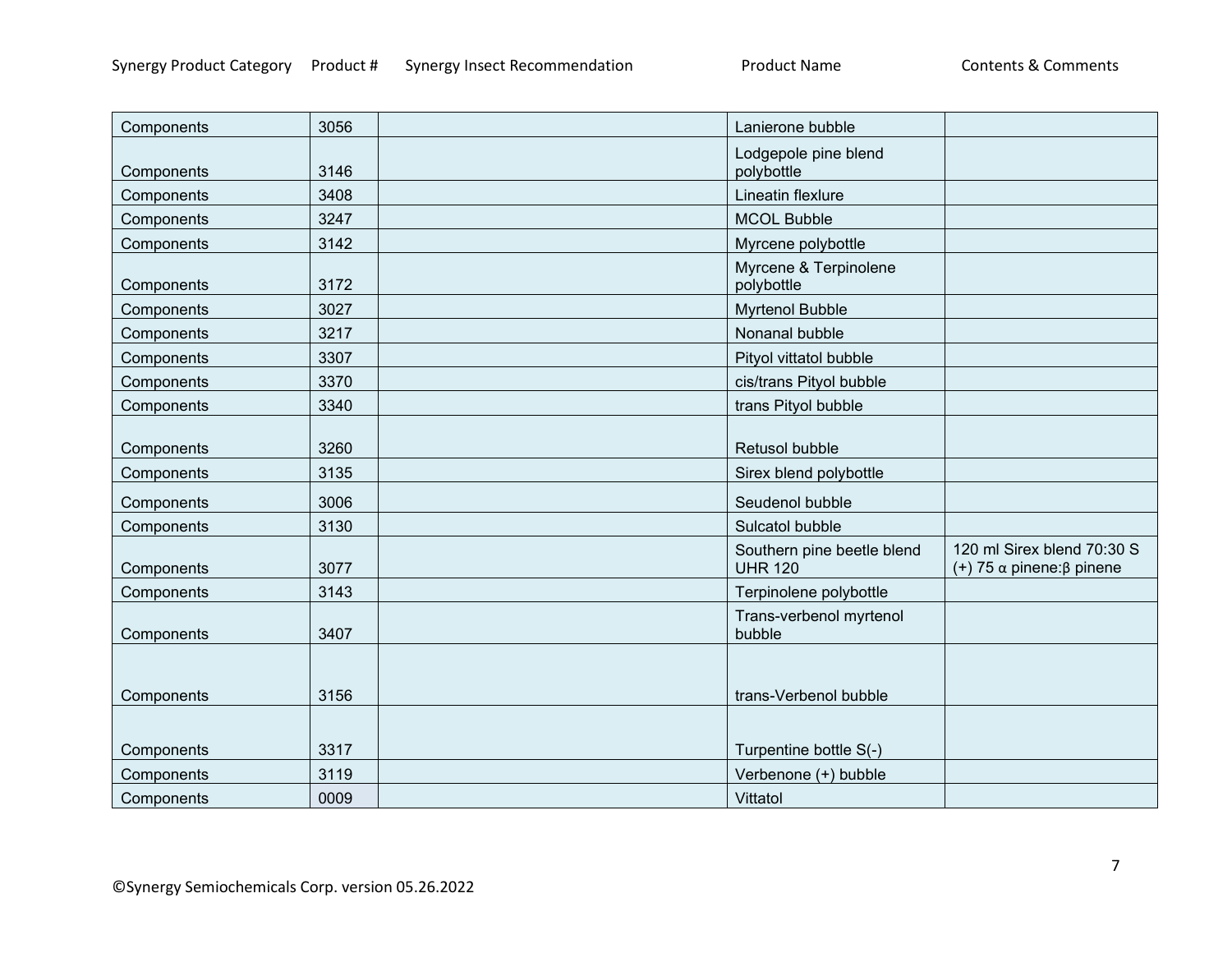| Moths and Miscellaneous        | 3270 | Choristoneura occidentalis / Western spruce<br>budworm                         | Western Sprucebudworm<br>flexlure (USDA only)       | E/Z 11-tetradecenals                 |
|--------------------------------|------|--------------------------------------------------------------------------------|-----------------------------------------------------|--------------------------------------|
| Moths and Miscellaneous        | 3074 | Choristoneura fumiferana / Eastern spruce<br>budworm                           | Eastern Sprucebudworm<br>flexlure                   | E/Z 11-tetradecenals                 |
| Moths and Miscellaneous        | 3383 | Orgyia pseudotsugata / Douglas-fir tussock<br>moth                             | Douglas fir tussock moth lure<br>(US)               | Z6-heneicosen-11-one                 |
| <b>Moths and Miscellaneous</b> | 3400 | Orgyia pseudotsugata / Douglas-fir tussock<br>moth                             | Douglas-fir tussock moth<br>lure (CAD)              | Z6-heneicosen-11-one<br>flexlure     |
| Moths and Miscellaneous        | 3128 | European pine shoot moth                                                       | European pine shoot moth<br>lure                    | E9-dodecyl acetate, E9-<br>dodecenol |
| Moths and Miscellaneous        | 3076 | Sirex noctilio / Wood wasp                                                     | Wood wasp lure                                      | Sirex blend terpenes                 |
| <b>Traps</b>                   | 4049 | Full trap including cup                                                        | Multitrap - 5 unit funnel trap,<br>black            | specify wet or dry cup               |
| <b>Traps</b>                   | 4050 | Full trap including cup                                                        | Multitrap - 4 unit funnel trap,<br>black            | specify wet or dry cup               |
| <b>Traps</b>                   | 4056 | Full trap including cup                                                        | Multitrap - 6 unit funnel trap,<br>black            | specify wet or dry cup               |
| <b>Traps</b>                   | 4057 | Full trap including cup                                                        | Multitrap - panel trap, black                       | specify wet or dry cup               |
| <b>Traps</b>                   | 4058 | Full trap including cup                                                        | Multitrap - panel trap, green                       | specify wet or dry cup               |
| <b>Traps</b>                   | 4059 | Full trap including cup                                                        | Multitrap - panel trap, purple                      | specify wet or dry cup               |
| <b>Traps</b>                   | 4062 | Full trap including cup for Cerambycids,<br><b>Buprestids</b>                  | Multitrap - panel trap -<br>Allison collar - black  | specify wet or dry cup               |
| <b>Traps</b>                   | 4067 | Full trap including cup                                                        | Multitrap - 5 unit funnel trap,<br>purple           | specify wet or dry cup               |
| <b>Traps</b>                   | 4060 | Full trap including cup                                                        | Multitrap - 5 unit funnel trap,<br>green            | specify wet or dry cup               |
| <b>Traps</b>                   | 4061 | Conversion components for Multitrap Funnel<br>trap for Cerambycids, Buprestids | Allison collar and straps for<br>funnel traps       |                                      |
| <b>Traps</b>                   | 4046 | Trap component for Cerambycids, Buprestids                                     | Multitrap - Allison collar,<br>black                |                                      |
| <b>Traps</b>                   | call | <b>Conversion components</b>                                                   | Synergy Multitrap panel to<br>funnel conversion kit |                                      |
| Traps                          | 4040 | Trap component                                                                 | Multitrap - funnel, black                           |                                      |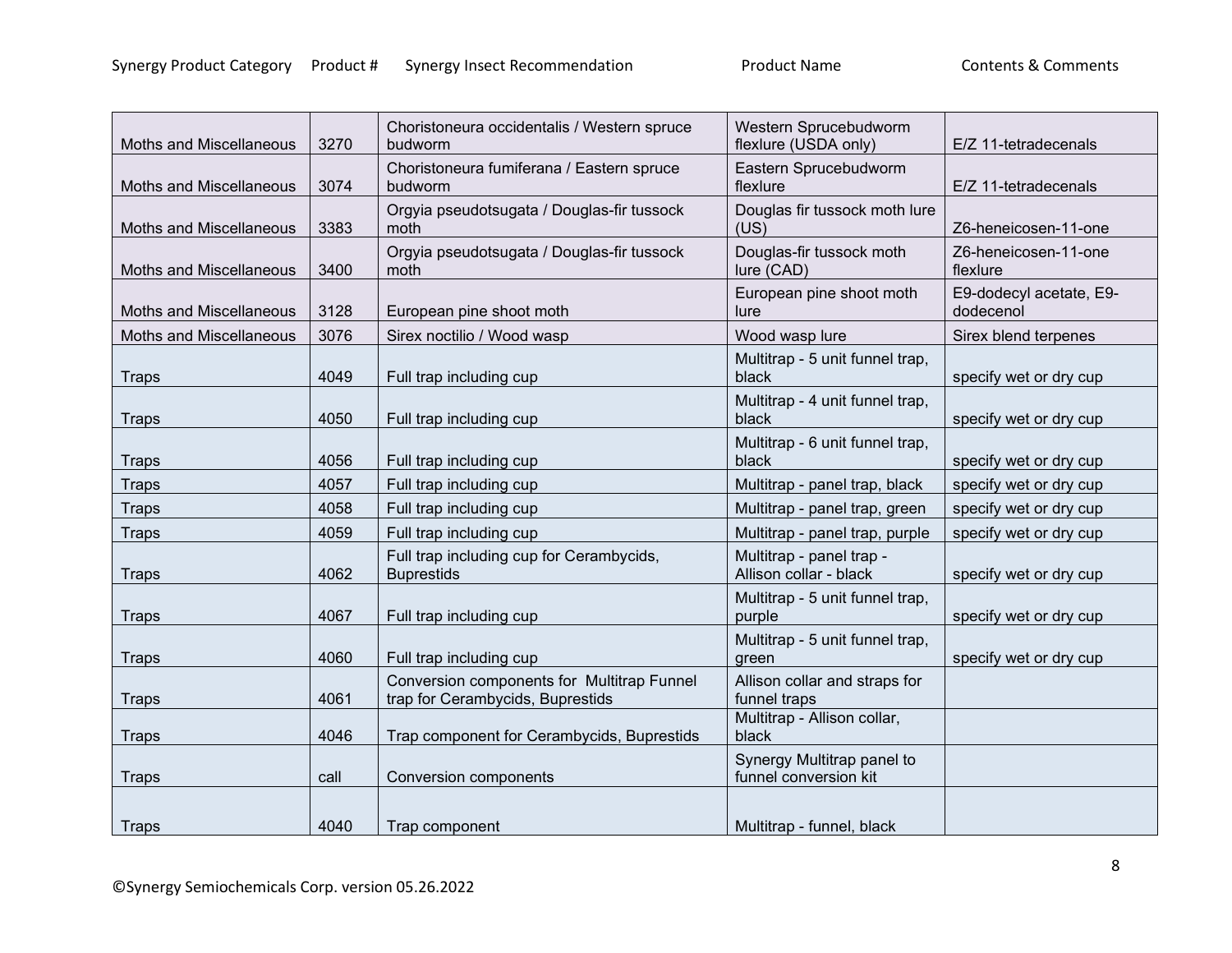| <b>Traps</b> | 4041 | Trap component          | Multitrap - canopy, black          |                                               |
|--------------|------|-------------------------|------------------------------------|-----------------------------------------------|
|              |      |                         |                                    |                                               |
| <b>Traps</b> | 4043 | Trap component          | Multitrap - large strap            |                                               |
| <b>Traps</b> | 4044 | Trap component          | Multitrap - small strap            |                                               |
|              |      |                         |                                    | Cup not backward<br>compatible with old style |
| <b>Traps</b> | 4045 | Trap component          | Multitrap - wet cup                | Lindgren trap                                 |
|              |      |                         |                                    | Cup not backward                              |
|              |      |                         |                                    | compatible with old style                     |
| <b>Traps</b> | 4047 | Trap component          | Multitrap - dry cup                | Lindgren trap                                 |
| <b>Traps</b> | 4048 | Trap component          | Mutlitrap - twisted wire<br>hanger |                                               |
| <b>Traps</b> | 4051 | Trap component          | Multitrap - Y holder               |                                               |
| <b>Traps</b> | 4052 | Trap component          | Multitrap - funnel, green          |                                               |
| <b>Traps</b> | 4053 | Trap component          | Multitrap - canopy, green          |                                               |
| <b>Traps</b> | 4054 | Trap component          | Multitrap - funnel, purple         |                                               |
| <b>Traps</b> | 4055 | Trap component          | Multitrap - canopy, purple         |                                               |
|              |      |                         | Multitrap - panel, black,          |                                               |
| <b>Traps</b> | 4063 | Trap component          | regular                            | order 3                                       |
| <b>Traps</b> | 4064 | Trap component          | Multitrap - panel, black, large    | order 3                                       |
|              |      |                         | Multitrap - panel, green,          |                                               |
| <b>Traps</b> | 4065 | Trap component          | regular                            | order 3                                       |
| <b>Traps</b> | 4066 | Trap component          | Multitrap - panel, green,<br>large | order 3                                       |
|              |      |                         | Funnel Trap II - black- 12         |                                               |
| <b>Traps</b> | 4071 | Full trap including cup | funnels                            | specify wet or dry cup                        |
|              |      |                         | Funnel Trap II - black- 8          |                                               |
| <b>Traps</b> | 4072 | Full trap including cup | funnels                            | specify wet or dry cup                        |
|              |      |                         | Funnel Trap II - black- 4          |                                               |
| <b>Traps</b> | 4073 | Full trap including cup | funnels                            | specify wet or dry cup                        |
|              |      |                         | Funnel Trap II - black- 16         |                                               |
| <b>Traps</b> | 4084 | Full trap including cup | funnels                            | specify wet or dry cup                        |
| Traps        | 4082 | Trap component          | Funnel Trap II - wet cup           |                                               |